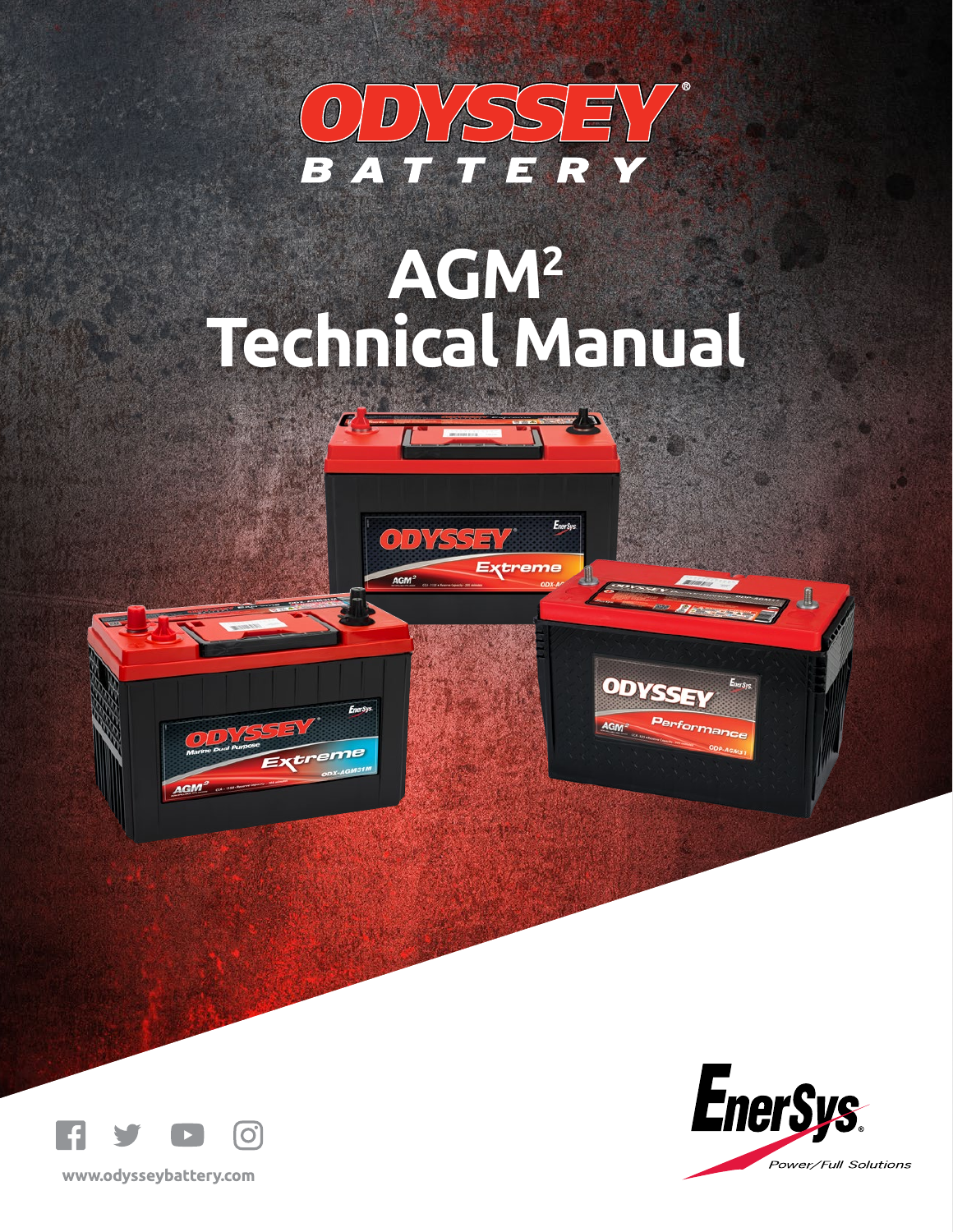# **Table of Contents**

| $\mathbf{I}$ . |    |  |  |
|----------------|----|--|--|
| П.             |    |  |  |
| Ш.             |    |  |  |
| IV.            |    |  |  |
|                |    |  |  |
|                |    |  |  |
|                |    |  |  |
|                |    |  |  |
| V.             |    |  |  |
|                |    |  |  |
|                |    |  |  |
|                |    |  |  |
|                |    |  |  |
|                |    |  |  |
|                |    |  |  |
|                |    |  |  |
|                |    |  |  |
|                | L. |  |  |
|                |    |  |  |
|                |    |  |  |
| VI.            |    |  |  |
|                |    |  |  |
|                |    |  |  |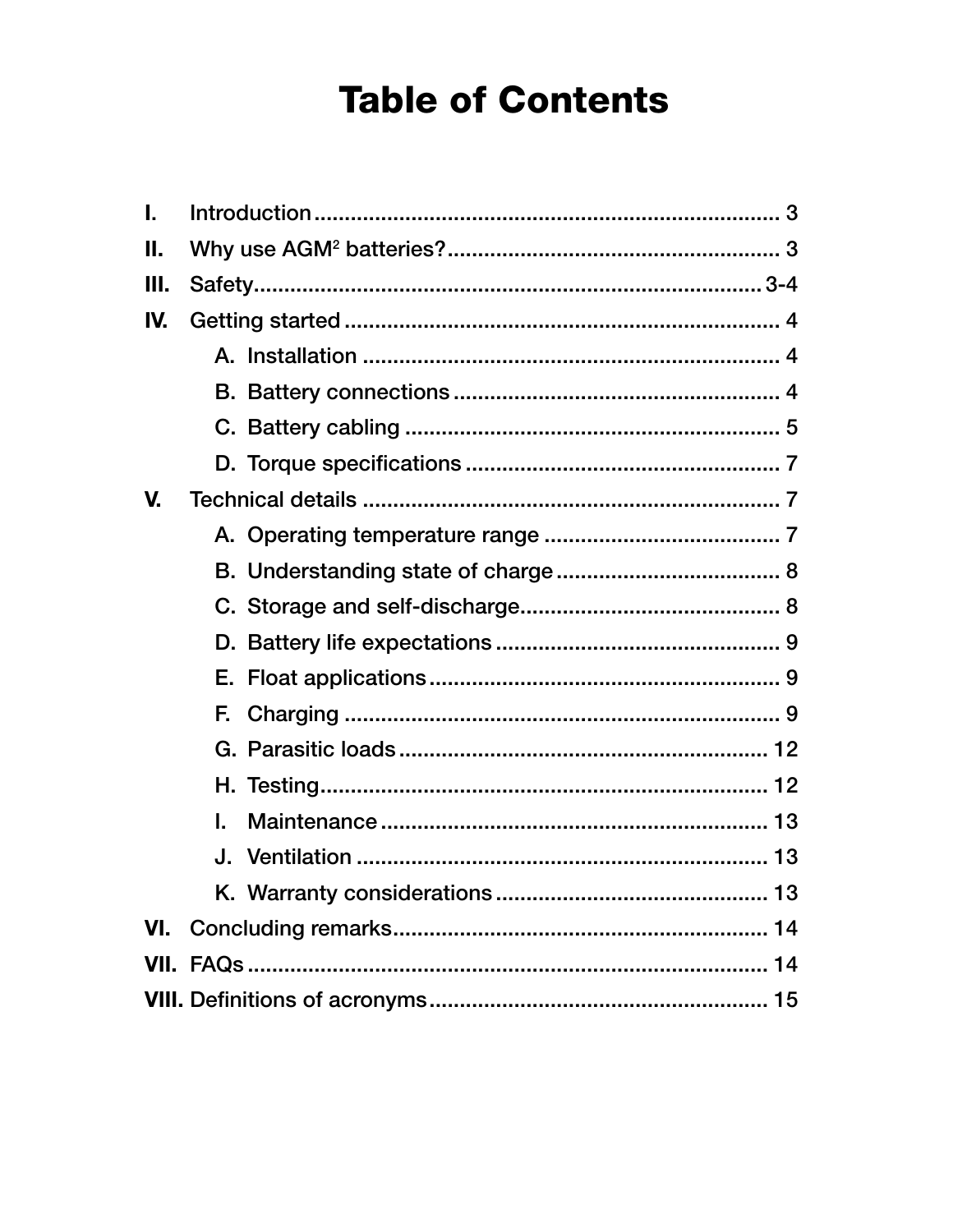# **I. INTRODUCTION**

 ODYSSEY® brand batteries are manufactured by EnerSys® using its unique AGM Thin Plate Pure Lead (TPPL) technology to deliver twice the power and three-times the life of conventional AGM batteries.

 The recent integration of ODYSSEY Battery and NorthStar Battery brought together years of intelligence and research and development, resulting in the creation of the next generation of AGM - TPPL batteries. AGM<sup>2</sup> is a unique design of Valve Regulated Lead Acid (VRLA) batteries that combines three major technical advancements in one battery: super high-grade materials + refined chemical formula + Thin Plate Pure Lead (TPPL) technology. This sets AGM<sup>2</sup> batteries apart in terms of power, fast-charge acceptance, shelf-life, durability and most of all exceptional value for your investment.

 This technology allows one battery package to provide both excellent cycling life and high-power capability for many applications. AGM<sup>2</sup> batteries excel in both starting and deep cycle applications without compromising lifespan or performance.

Throughout their design cycle life, AGM<sup>2</sup> batteries can provide engine cranking pulses of up to 2700 amps for 5 seconds at 77°F (25°C), while delivering over 400 charge/discharge cycles to 80% Depth of Discharge (DOD). This challenges all typical starting batteries, which are only designed for high current for short durations, so perform poorly when deeply discharged repeatedly.

 Likewise, a typical deep cycle battery, which is designed to provide relatively low current for a long duration of time, cannot provide the high current bursts that are needed for starting applications.

 AGM2 batteries can do both tasks, making them an excellent choice for a wide range of applications such as heavy-duty trucks, recreational vehicles, marine, emergency power and much more.

# **II. WHY USE ODYSSEY® AGM2 BATTERIES?**

- Long service life design life of 8-12 years in float applications and 3-10 years in non-float applications at 77°F (25°C).
- Fast charging extremely low internal resistance allows high-current charging, which reduces charge time.
- Excellent cycle life provide up to 900 cycles when discharged 50%.
- Low temperature performance even at sub-zero temperatures down to -40°F (-40°C), battery performance allows for quick engine starts or deep discharges.
- Long shelf life can be stored for up to 2 years at 77°F (25°C) and longer at lower temperatures.
- Deep discharge recovery it is possible to recover a deeply discharged AGM<sup>2</sup> battery. There is more information on that process later in this manual. However, overall battery life will be affected.
	- Virtually maintenance-free no need to add water to batteries.
	- Superior vibration resistance high compression design and high-strength plastic construction give these batteries extreme shock and vibration resistance.
	- Mounting flexibility can be mounted in any position except inverted/upside down in typical starting applications.
	- Easy shipping approved for shipment as non-hazardous cargo by the U.S. Department of Transportation.
	- Made in the U.S. and European manufacturing facilities the management systems governing the manufacture of this product are IATF 16949, ISO 9001 and ISO 14001 certified.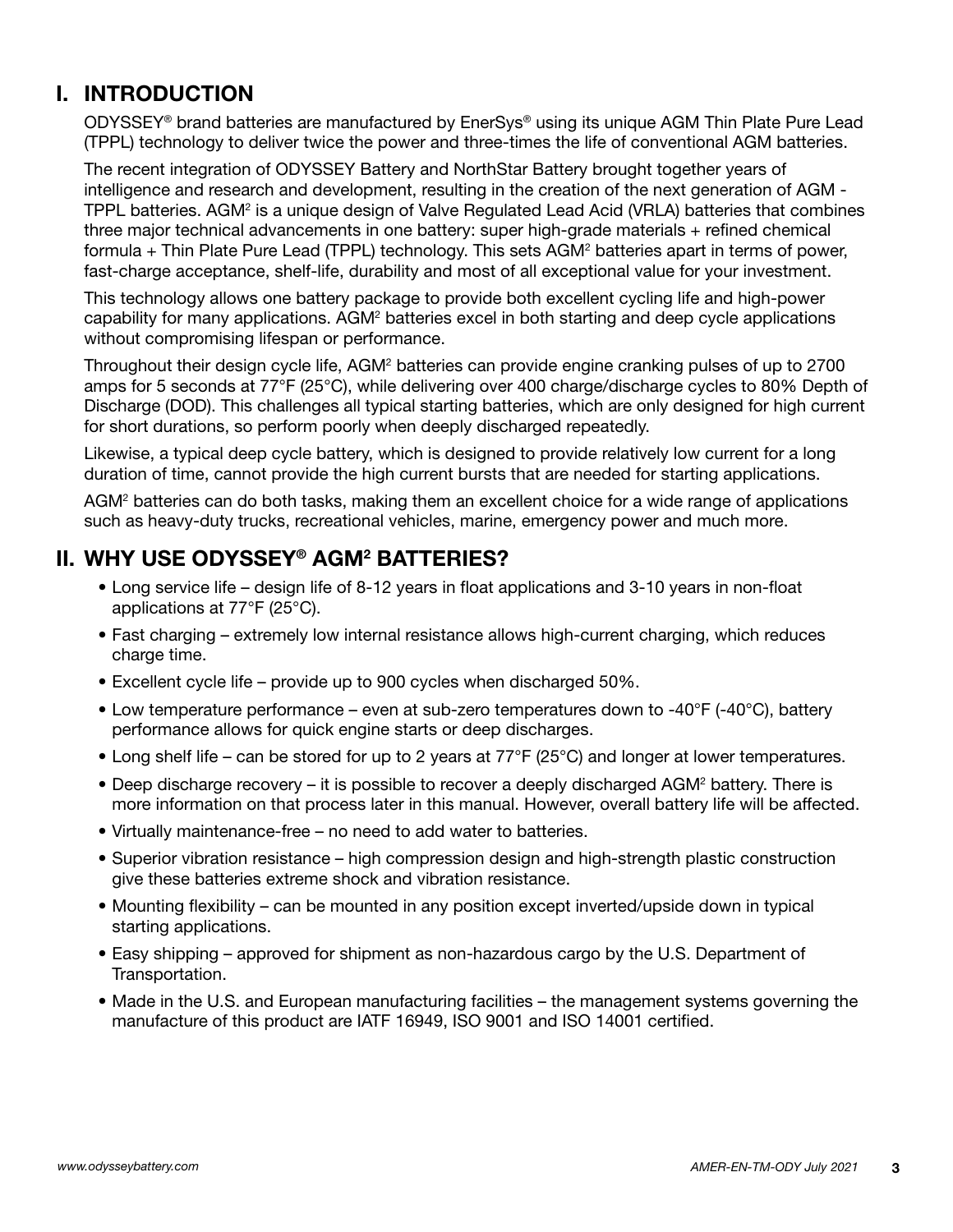# **III.SAFETY**

 Batteries can deliver a large amount of power which can cause injury or death if not handled safely. Please follow these guidelines any time you are working around batteries.

- Personal protective equipment including gloves and safety glasses should be worn.
	- Insulated tools should be used.
	- Watches, bracelets or other metal objects should be removed.
	- Do not place any objects on top of the battery.
	- Make sure the charging system is set for AGM batteries and in line with advised charging specifications.
	- Do not charge batteries if the temperature is above 104°F (40°C).

# **IV. GETTING STARTED**

# **A. INSTALLATION**

ODYSSEY® AGM<sup>2</sup> batteries are shipped from the factory at a full State of Charge (SOC) and should be ready for installation out of the box. In typical starting applications, measure the battery's voltage; if it is 12.65 volts or higher, the battery can be installed. If the voltage is lower than 12.65 volts, the battery should be charged. Multiple battery configurations should be matched voltage. Refer to the Charging section in this manual if needed.

To replace an existing battery, follow the steps below:

- 1. Be sure to wear the appropriate personal protective equipment.
- 2. Note the orientation of the existing battery's positive and negative terminals.
- 3. Disconnect the cables, negative first, from the old battery following vehicle manufacturer guidelines if applicable. The old battery should be returned to a battery dealer for proper recycling.
- 4. Inspect the battery cables for corrosion, acid damage or insulation deterioration and replace if needed.
- 5. Position the new ODYSSEY AGM<sup>2</sup> battery in the battery tray and secure it properly to the vehicle – height adapters may be needed and are available for some sizes
	- 6. Connect the positive cable from the ignition to the Positive (+) terminal of the battery.
	- 7. Connect the negative cable from the ignition or chassis to the Negative (-) terminal of the battery.
	- 8. Properly torque the connection per the specification in Table 2 on page 7.

 The steps above apply to a single, 12-volt battery. There are other applications that may require batteries to be connected in parallel or series. It is important to take note of the battery's required configuration before the existing batteries are removed. If there is any question about the battery configuration, refer to the documentation that was supplied with the device being powered. ODYSSEY AGM<sup>2</sup> batteries can be installed on their side or end if needed due to space constraints.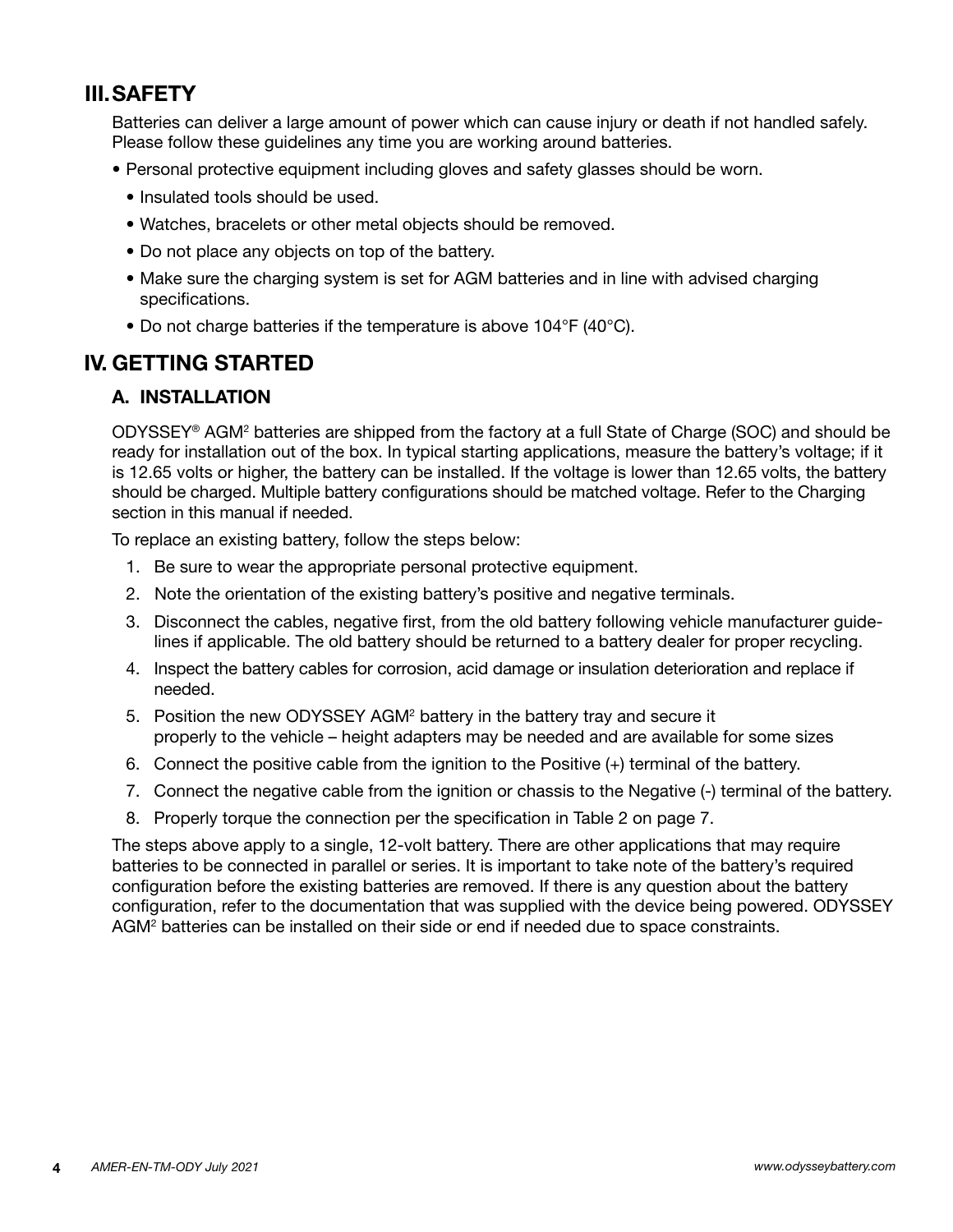# **B. BATTERY CONNECTIONS**

Here are some general guidelines regarding different types of battery connections:

 • Series connections are used to increase battery voltage by connecting the positive terminal of one battery to the negative battery of another battery. In this configuration, the overall capacity of the battery is equal to the capacity of one battery. Series systems are wired as shown in Battery Sketch 1.

> PLEASE NOTE: When replacing multiple batteries, each battery should be of a similar state of charge (SOC).



Battery Sketch 1

 • Parallel Connections are used to increase the battery capacity by connecting the positive terminal of one battery to the positive terminal of a second battery. Likewise, the negative terminals are connected. In this configuration, the system voltage is the voltage of one battery. Parallel systems are wired as shown below:



Battery Sketch 2

#### **C. BATTERY CABLING**

 Since battery cables are the connection between the battery, the charging system and the device being powered, it is important that they are properly installed. Improperly installed cables can result in poor battery performance, terminal damage or even fire. Cables should be sized based on the amount of current they are expected to carry in the application. Refer to Table 1 for cable current ratings according to NEC Table 310.15(B)16 for copper cables rated at 167°F (75°C). If it is necessary for a cable to be longer than six feet, a heavier gauge wire should be considered to avoid excessive voltage drop.

| <b>AWG</b>     | mm2 | <b>Amps</b> |
|----------------|-----|-------------|
| 14             | 2.5 | 20          |
| 12             | 4   | 25          |
| 10             | 6   | 35          |
| 8              | 10  | 50          |
| 6              | 16  | 65          |
| $\overline{4}$ | 25  | 85          |
| $\overline{c}$ | 35  | 115         |
| 1              | 50  | 130         |
| 1/0            | 55  | 150         |
| 2/0            | 70  | 175         |
| 4/0            | 120 | 230         |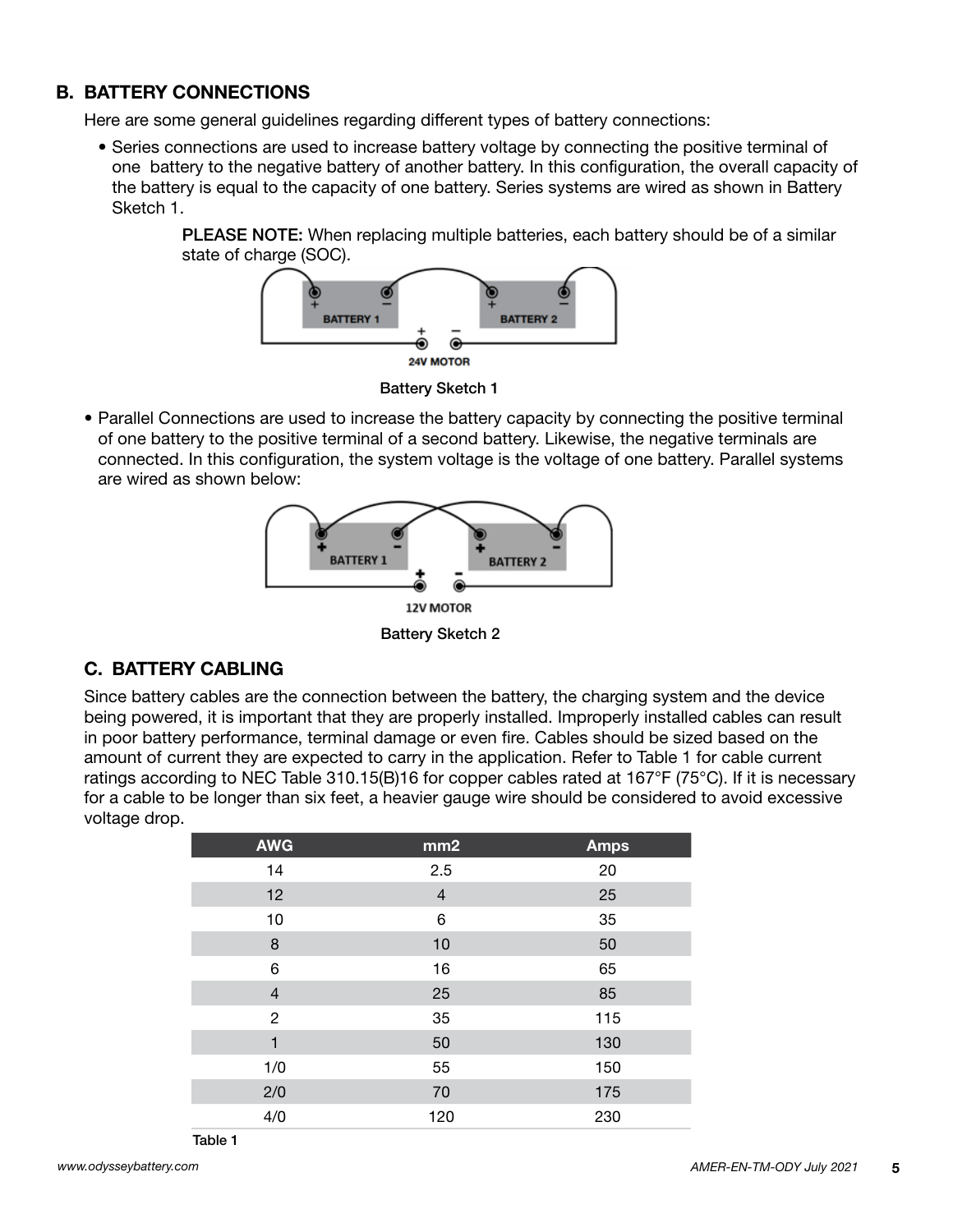# **PLEASE REFER TO THE ILLUSTRATIONS BELOW FOR TERMINAL DETAILS.**

#### **SAE and DIN Posts**

These are posts in the shape of truncated cones with slightly different diameters to indicate polarity. The positive post is larger than the negative post.



#### **Female Thread**

This type of terminal consists of a female thread which can take various adapters/terminals with an M6 or M4 thread as specified for each battery. Please refer to the product label for torque specifications.



#### **Stud Posts**

These terminals have a stud post with various threads as specified for each battery



#### **SAE 3/8 -16" Female Thread**

This is an SAE post which can be installed on female M6 terminals. The SAE post has a 3/8-16" female threaded post.



#### **Dual Terminal Posts**

These terminals have a stud post and SAE post.



#### **Front Terminal Adapters**

These connect to female inserts on the top of the battery to allow for connections on the front of the battery.



#### **Side 3/8 -16" Female Thread**

Side terminals are sometimes supplied in addition to top terminals. In this case, top terminals allow the fixing of other connections to power accessories.

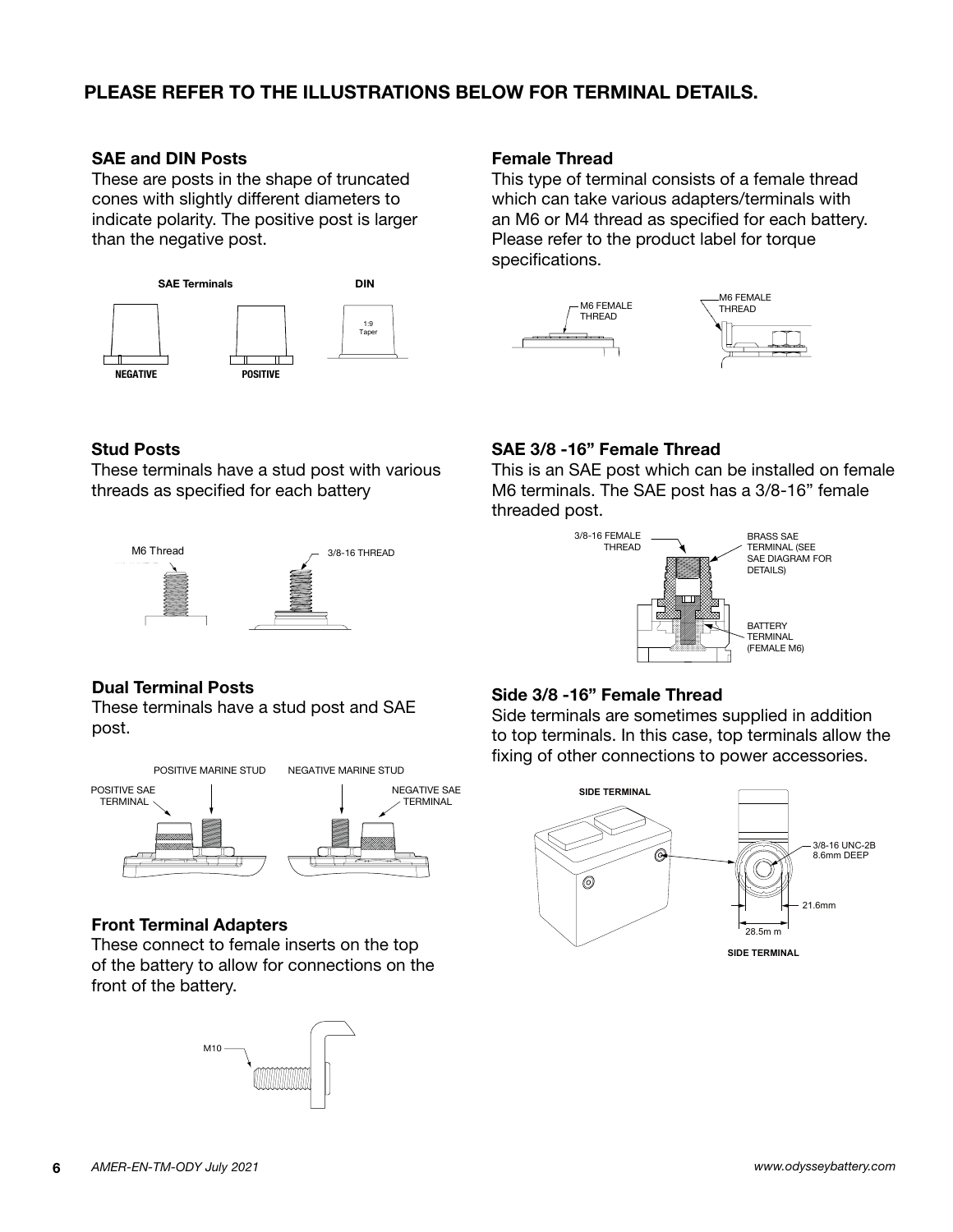# **D. TORQUE SPECIFICATIONS**

 Each terminal type has a different torque specification. Under-tightening of connections can lead to short circuit and electrical damage. Over-tightening can cause physical damage to the battery terminal. Refer to Table 2 below for the recommended torque specification based on the terminal type.

| <b>Terminal Type</b>             | <b>Details</b>          | [in-pounds] | <b>Maximum Torque Maximum Torque</b><br>[Nm] |
|----------------------------------|-------------------------|-------------|----------------------------------------------|
| Stud 3/8-16" HD                  | All G31, Marine, and 8D | 200         | 22.6                                         |
| Stud 3/8-16"                     | ODS-AGM6M               | 100         | 11.3                                         |
| Stud 5/16-18"                    | All Marine              | 100         | 11.3                                         |
| Side Terminal 3/8-16" Receptical | G75 G78                 | 60          | 6.8                                          |
| M4 Receptacle                    | ODS-AGM8E (PC310)       | 8.9         |                                              |
| M6 Receptacle                    | ODS-AGM16B,16CL         | 40          | 4.5                                          |
| M6 Receptacle                    | ODS-AGM15L, 16L         | 50          | 5.6                                          |
| M6 Receptacle                    | ODS-AGM28*,42*,70*      | 60          | 6.8                                          |
| M6 Receptacle                    | ODS-AGM***FT            | 35          | 3.9                                          |

\* For SAE torque specification refer to vehicle manufacturer's specification.

Table 2

# **V. TECHNICAL DETAILS**

# **A. OPERATING TEMPERATURE RANGE**

Temperature impacts the life and performance of AGM<sup>2</sup> batteries, as it does all batteries. In general, higher temperatures reduce battery life while lower temperatures reduce the available capacity that a battery can provide. Refer to Table 3 below for the operating temperature range for each model.

|                | <b>Battery Model</b>                             | <b>Maximum Operating Temperature Range</b>                               |
|----------------|--------------------------------------------------|--------------------------------------------------------------------------|
|                | All Models                                       | $-40^{\circ}$ F (-40 $^{\circ}$ C) to 140 $^{\circ}$ F (60 $^{\circ}$ C) |
| <b>ODP-AGM</b> | Except ODP-AGMDIN sizes<br>(with or without ACE) | -40°F (-40°C) to 113°F (45°C)                                            |
| <b>ODX-AGM</b> | All Models                                       | $-40^{\circ}$ F (-40 $^{\circ}$ C) to 176 $^{\circ}$ F (80 $^{\circ}$ C) |
|                | Powersports (without metal jacket)               | -40°F (-40°C) to 113°F (45°C)                                            |
| <b>ODS-AGM</b> | Powersports with metal jacket                    | $-40^{\circ}$ F (-40 $^{\circ}$ C) to 176 $^{\circ}$ F (80 $^{\circ}$ C) |
|                | Marine and RV                                    | $-40^{\circ}$ F (-40 $^{\circ}$ C) to 104 $^{\circ}$ F (40 $^{\circ}$ C) |
| <b>NSB-AGM</b> | All Models                                       | -40°F (-40°C) to 176°F (80°C)                                            |

Table 3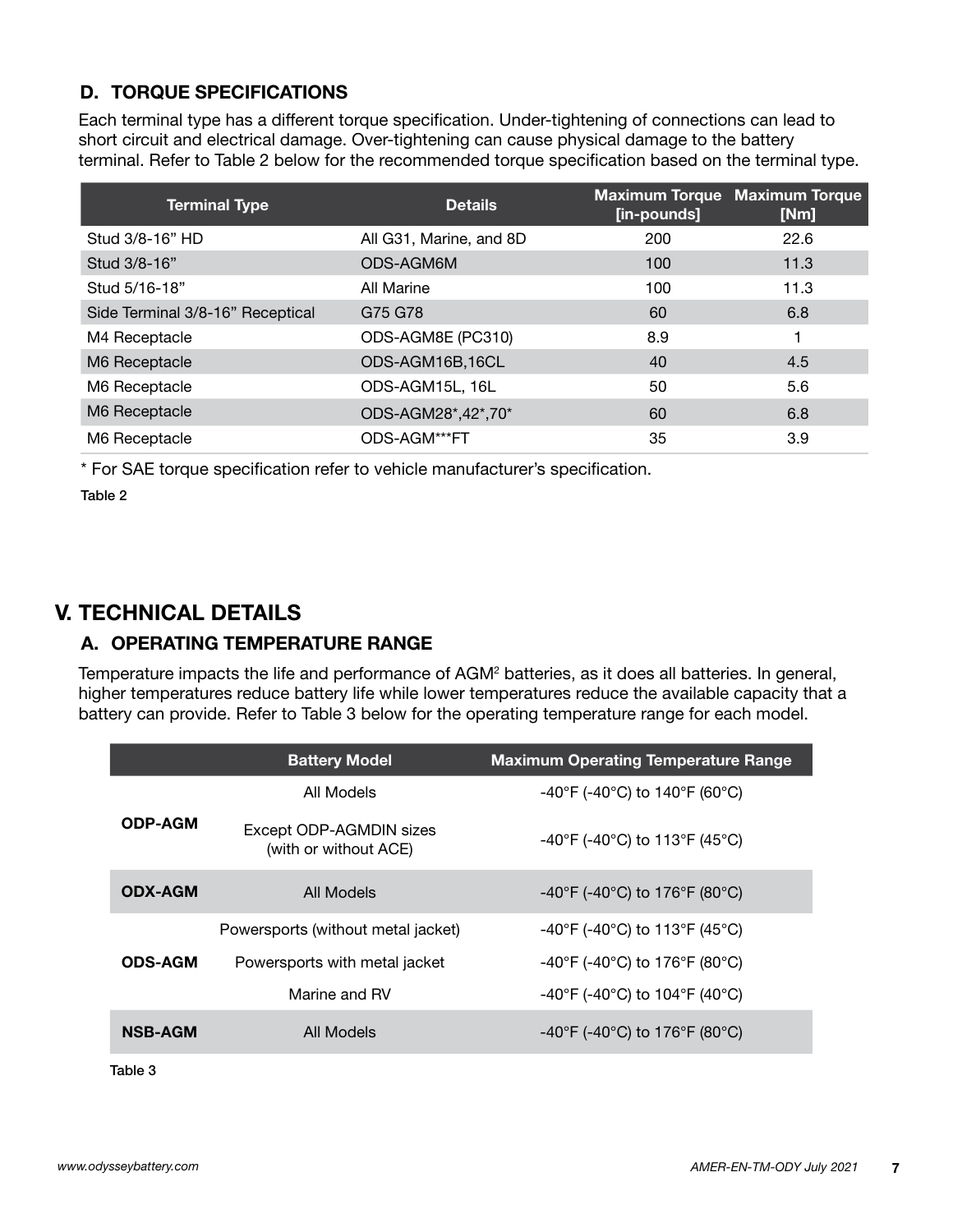# **B. UNDERSTANDING STATE OF CHARGE**

Like all batteries, it is best that AGM<sup>2</sup> batteries be kept at a high SOC. It is important to understand how to determine the SOC of AGM<sup>2</sup> batteries correctly. The approximate SOC value is found by measuring the battery's Open Circuit Voltage (OCV) with a high-quality voltmeter. The voltage reading must be taken at least four hours after the battery finishes charging or at least 30 minutes after it finishes a discharge. Measurements will not be accurate if adequate rest time is not allowed. Table 4 below shows the typical relationship between OCV and SOC.

| <b>SOC</b> | <b>OCV</b> |
|------------|------------|
| 100%       | 12.9       |
| 75%        | 12.6       |
| 50%        | 12.2       |
| 25%        | 11.9       |
| 0%         | 11.5       |
| Table 4    |            |

# **C. STORAGE AND SELF-DISCHARGE**

 Even if batteries are not installed in an application and are being stored, their SOC declines over time. The rate at which a battery loses charge depends on the temperature. The warmer the temperature the shorter the storage time before a freshening charge is required. Cooler temperatures slow down the rate of self-discharge. A good rule of thumb to use is that for every 18°F (10°C) rise in temperature the storage time is cut in half. This means that the storage time at 95°F (35°C) is half the storage time at 77°F (25°C).

 If stored at 77°F (25°C) or lower, ODYSSEY® AGM2 batteries should be given a freshening charge a minimum of at least once every two years or when the OCV drops to about 12.2V, whichever comes first. This OCV corresponds to a SOC of about 50%. Batteries should always be fully charged before they are stored. The warmer the temperature the more frequently OCV should be monitored. Table 5 below shows how temperature impacts the rate of self-discharge.

| Storage Temperature | Storage time (Months) |
|---------------------|-----------------------|
| 41°F (5°C)          | 48                    |
| 59°F (15°C)         | 36                    |
| 77°F (25°C)         | 24                    |
| 95°F (35°C)         | 12                    |
| 113°F (45°C)        | 6                     |

Table 5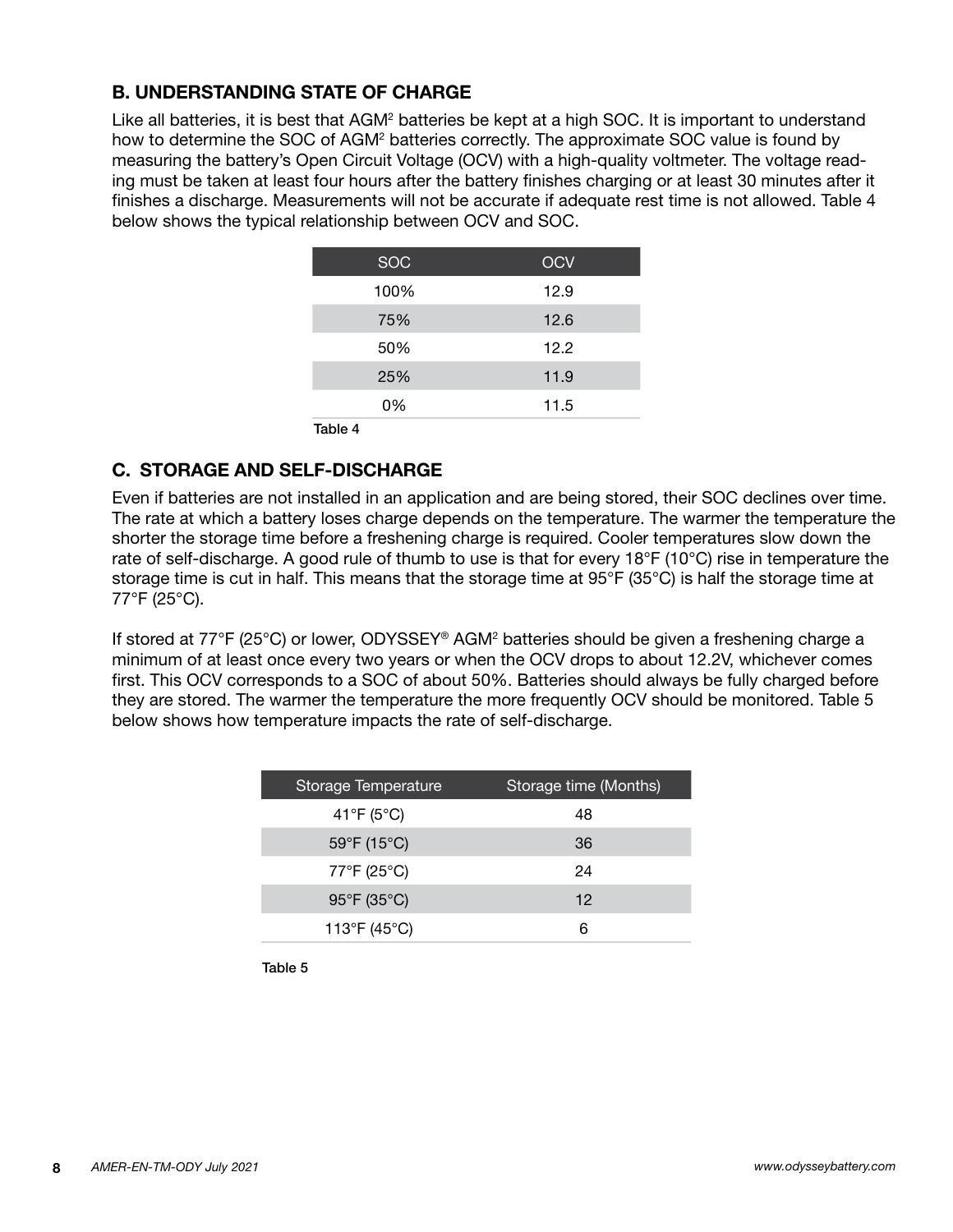# **D. BATTERY LIFE EXPECATIONS**

# Cycling Applications and Depth of Discharge (DOD)

 Applications in which the battery is frequently discharged and recharged are called cyclic. A complete cycle starts with a charged battery that is discharged and then brought back to a full charge. Design battery life in these applications is stated as the number of cycles the battery will deliver before its capacity drops to 80% of its rated value. For example, suppose a battery is rated at 100 amp-hours (Ah) and has a published cycle life of 400. This means that the battery can be cycled 400 times before its delivered capacity drops to 80Ah.

 DOD is one of the main factors that determines how many cycles a battery can provide. The DOD is simply the ratio of capacity extracted from the battery to its rated capacity expressed as a percentage. If a 100Ah battery delivers 65Ah and is then recharged, it is said to have delivered a 65% DOD cycle.

 The general relationship between DOD and number of cycles is shown below in Figure 1. Higher DODs results in longer cycle life.



\*Data based on laboratory testing Figure 1

# **E. FLOAT APPLICATIONS**

 Batteries that are primarily used as a source of backup or emergency power are not frequently cycled. The life of these types of applications is referred to as float life. Emergency lighting, security alarms and Uninterruptible Power Systems (UPS) are good examples of batteries in float applications. In each of these applications the battery is discharged only if the main utility power is lost; otherwise the battery remains on continuous float or trickle charge.

Since ODYSSEY® AGM<sup>2</sup> batteries are dual purpose by design, they offer a long-life battery option in float applications. At room temperature (77°F (25°C), these batteries have a design life of 10+ years in float applications. At end of life, an AGM<sup>2</sup> battery will still deliver 80% of its rated capacity.

# **F. CHARGING**

 The relationship between cycle life and DOD shown in Figure 1 holds only if the battery is properly charged after each discharge. This means that each time the battery is discharged, between 103- 105% of the discharged amp hours (Ah) should be returned. For example, if 100Ah were discharged from the battery between 103-105Ah must be returned to the battery for a full recharge. Failure to do so (over or under charging) will result in a loss of cycle life and ultimately a loss of capacity. There are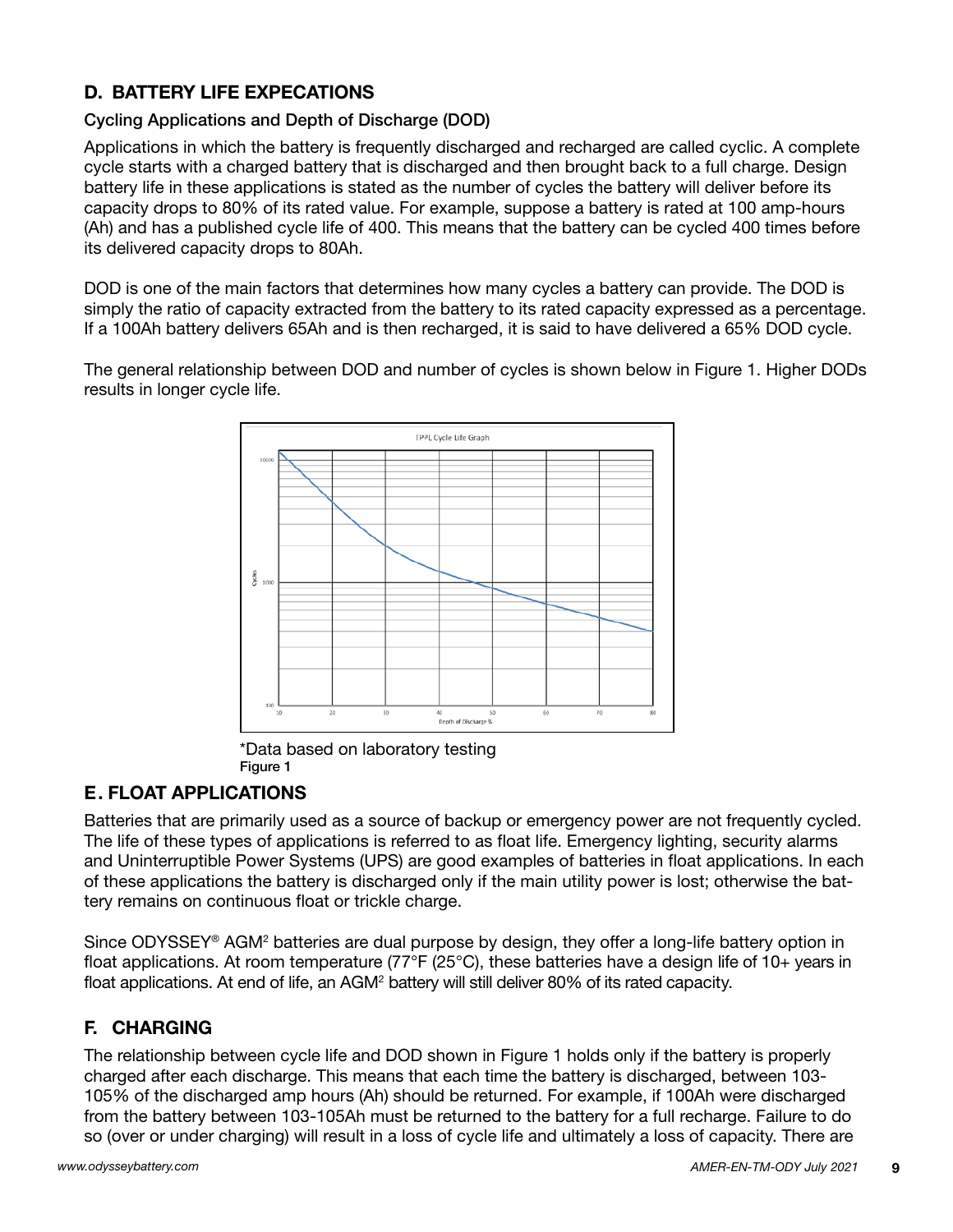several ways to recharge batteries and the best way depends on how the battery is being used.

#### **Charging with an Alternator**

When used in starting applications, ODYSSEY® AGM<sup>2</sup> 12V batteries will be charged on-board using a standard automotive alternator that generates anywhere between 14.2-14.5V at 77ºF (25ºC). We recommend a temperature compensation of the charge voltage at  $\pm 18$  mv per battery per °C variation in temperature from 25ºC. The warmer the temperature the lower the charge voltage and the cooler the temperature the higher the charge voltage.

#### **Charging with an A/C Powered Charger**

 When used in cycling or stand-by power applications, an A/C powered charger can be used to recharge ODYSSEY AGM<sup>2</sup> batteries. There are two main types of A/C powered battery chargers on the market: full recharging ability or maintaining a full SOC.

 In order to recharge a battery that has been discharged, it is best to use an automatic charger with an AGM setting that has the appropriate charge voltage and current per recommendations. For optimum charging, the current output should at least 40% of the battery's C10 rating. This means a battery that has a 10-hour rating of 100 amp hours should be charged with 40 amps. Charge current should never be less than 10% of the battery's C10 rating. Voltages higher than 15.0 volts will cause irreversible damage to the battery. Please refer to Figure 2 below for a graphical representation of the recommended charge profile for ODYSSEY AGM<sup>2</sup> batteries used in non-starting applications.



 Chargers that are designed for maintaining a full SOC are often called "float" or "trickle" chargers and generally supply current in the 0.5 amp to 1.5 amp range. These chargers might also be called maintenance chargers and are often used to maintain batteries that are used in seasonal applications such as boats or RVs. These chargers are not suitable for recharging ODYSSEY AGM<sup>2</sup> batteries that have been deeply discharged. However, they are suitable for maintaining batteries at a full state of charge, provided the float voltage setting is appropriate. The recommended float voltage for ODYSSEY AGM2 batteries is 13.6 volts for a 12-volt battery 77°F (25°C).

 There are also chargers available that charge using constant current. These chargers do not have multiple charge phases as shown above in Figure 2. They simply supply current to the battery which causes the battery voltage to rise. Once the battery voltage reaches the setpoint for a fully charged battery, the charging will terminate. How long it takes to charge a battery with this method depends on how deeply the battery is discharged and how much current the charger provides. See the Table 6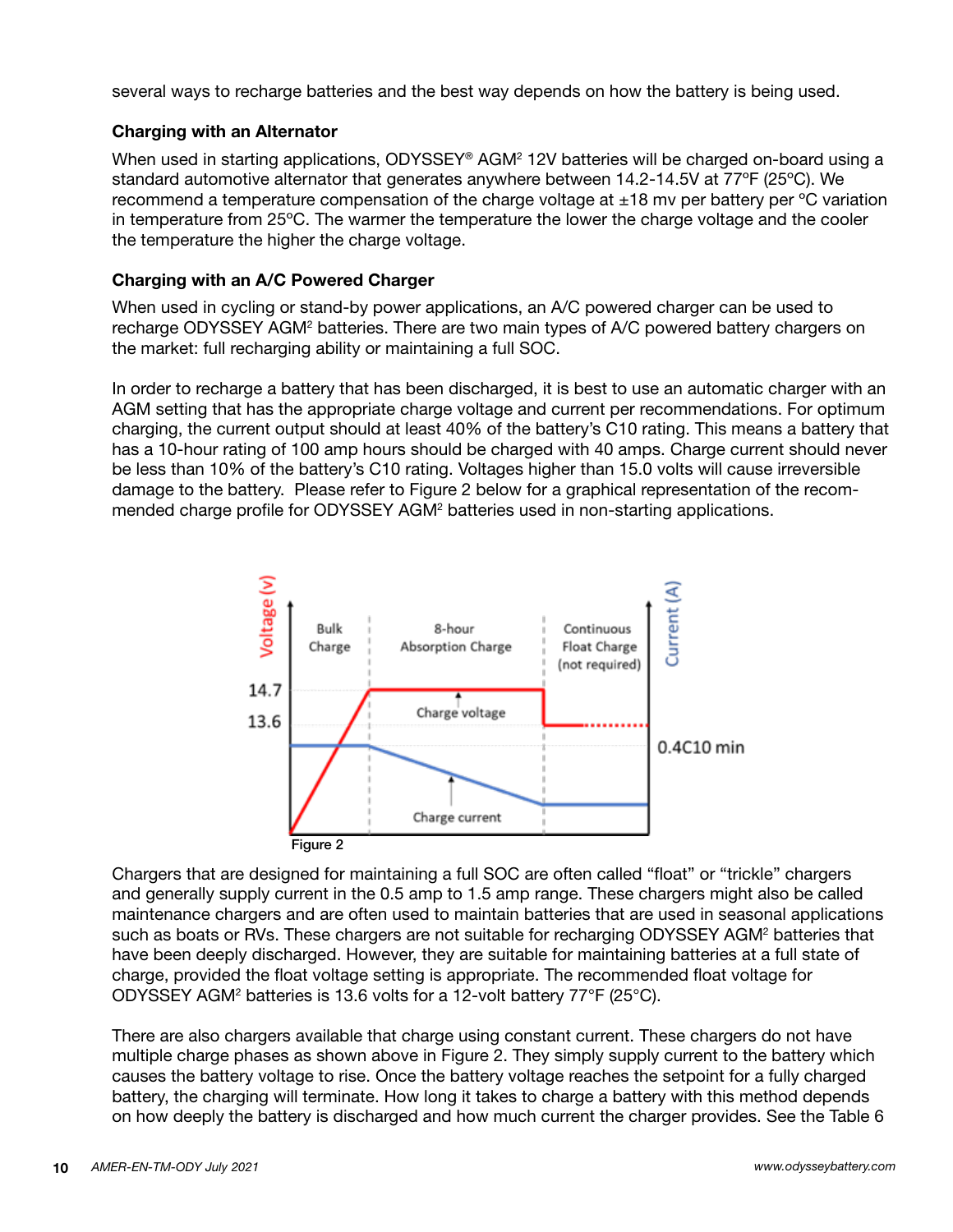below as an example of recharging a battery rated at 100 amp-hours from various depths of discharge using a 10-amp constant current charger.

| <b>Open Circuit</b><br><b>Voltage</b> | <b>Depth of Discharge</b> | <b>Charge Time</b><br>(hours) |
|---------------------------------------|---------------------------|-------------------------------|
| 12.6                                  | 25%                       |                               |
| 12.2                                  | 50%                       | 8                             |
| 11.9                                  | 75%                       | 12                            |
| 11.5                                  | 0%                        | 16                            |
|                                       |                           |                               |

Table 6

#### **Temperature Compensation of Charge Voltages**

Proper charging of all AGM<sup>2</sup> batteries requires temperature compensation of the charge voltage. This is especially true in float applications where the batteries are on-charge constantly. The temperature compensation coefficient is approximately  $\pm 18$  mV per °C variation from 25°C per 12-volt battery. Temperature and charge voltage are inversely related. Therefore, charge voltage must be reduced as temperatures increase and charge voltage must be increased as temperatures decrease. Regardless of temperature, the minimum charge voltage is 13.2 volts as lower voltages will damage the battery grids and shorten life.

#### **Recovering a Severely Discharged Battery**

 Many commercially available chargers must detect a certain minimum voltage for the charging process to start. This is a common safety feature to prevent using a 12 volt charger on a 6 volt battery. Chargers of this type are unable to charge a battery that has been severely over-discharged. For example, a 12-volt charger might not start the charging process if the battery connected to it has an OCV of 5 volts. Depending on the size of the battery, there are two ways to try to recover the battery.

- For batteries used in starting applications, the alternator can be used to recharge the battery after jump-starting the battery to start the vehicle.
- For batteries not used in starting applications, a second battery that is known to be at a high state of charge can be connected to the discharged battery in parallel. Refer to Section IV, B (Battery Sketch 2) for details related to connecting batteries in parallel. Once the low battery's voltage reaches 11.5 volts, the batteries can be disconnected from each other. The standard A/C charger normally used by the system can then be connected to the battery that needs to be charged. Please refer to "Procedure to Recover Deeply Discharged ODYSSEY Batteries" found on the www.odysseybattery.com website for more details.

 It is important to understand why the battery became over-discharged, so the situation does not happen again. The most common reasons for batteries to be over-discharged are system issues related to parasitic loads (see page 12) or malfunctioning / non-existent low voltage disconnect equipment.

 Unfortunately, this recovery process is not always successful. When batteries are severely discharged, sulfation develops and can be very difficult to remove depending on how deeply the batteries are discharged and how long they have been in that condition. This condition is not a warrantable condition since it is the result of abuse or neglect in the application, rather than a manufacturing defect.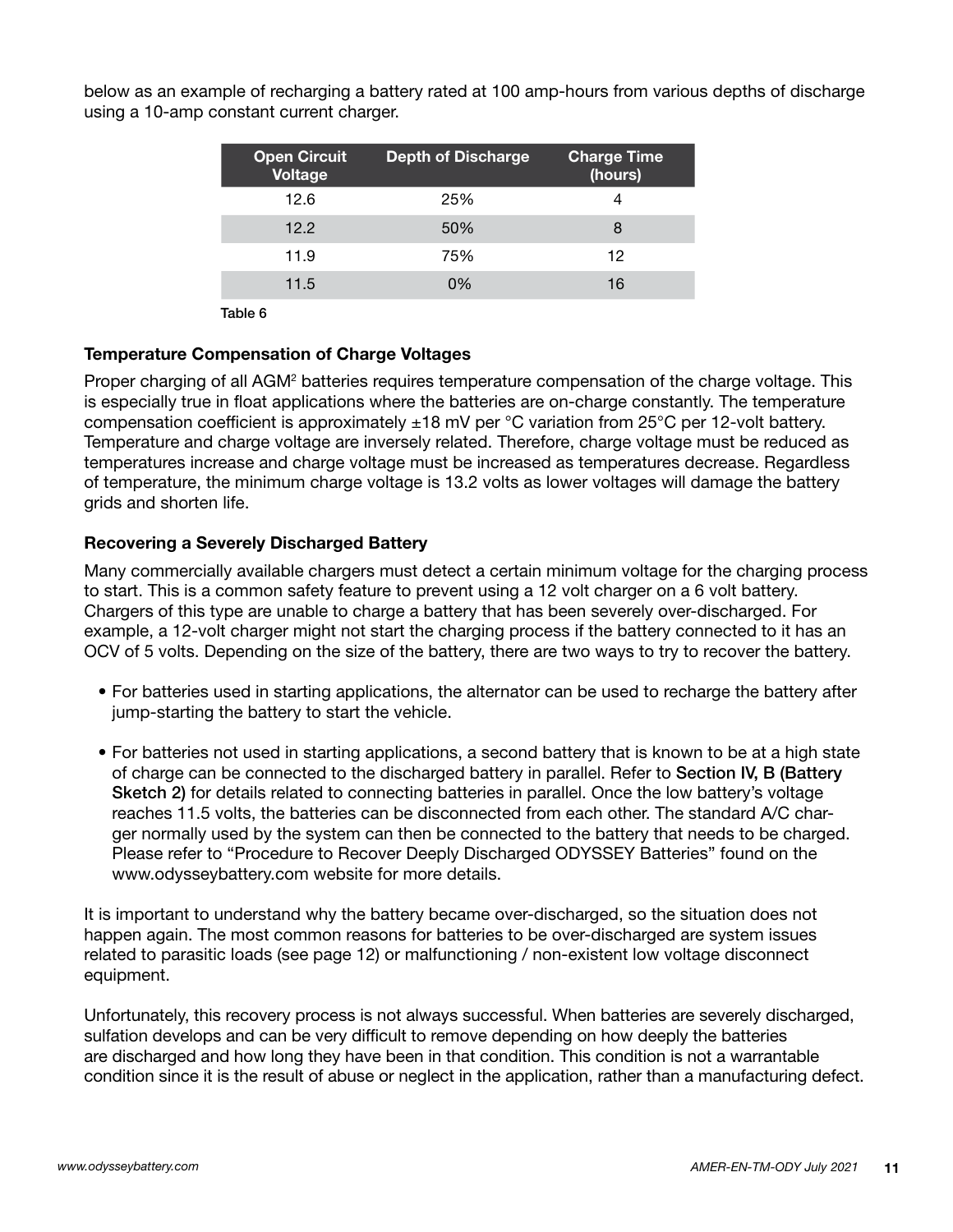# **G. PARASITIC LOADS**

 In many cases batteries that are apparently at rest may be supplying a small amount of current to connected equipment such as radios, clocks and security systems, to name just a few examples. Modern vehicles have multiple on-board computers that require small amounts of power to keep them alive. These small currents are collectively referred to as parasitic loads and may be detrimental to the life of a battery if they are not accounted for in the design of the system.

 Over time these small loads – typically tens of milliamps (mA) – will consume significant amp-hours, which results in the battery voltage decreasing. Consider a boat that has a parasitic draw of 20mA and is docked for five months with the battery connected to the load. In that 150-day period that parasitic load will consume more than 70 amp-hours.

There are three ways to ensure that batteries are not being drained by parasitic loads in the system.

- 1. Physically disconnect the battery from the load after fully charging it. A master disconnect switch is also an effective countermeasure.
- 2. Periodically give the battery a freshening charge, using the charging and storage guidelines discussed above.
- 3. Connect a trickle charger for AGM batteries when the battery is stored, using the charging guidelines discussed above.

#### **H. TESTING**

There are several different ways to test AGM<sup>2</sup> batteries. Depending on the time and equipment available, one may choose to perform either a capacity test, a ½CCA Load Test or a Conductance Test. These options should help determine whether the battery returned by the customer has reached its end of life or simply needs a full recharge. For all methods, the battery should be as fully-charged before testing. Following are details related to each test method.

 RECOMMENDATION: Testing should be completed on a clean/main battery terminal surface, not a steel stud. Testing batteries individually in multiple battery situations is best. At minimum, each battery must be disconnected at one terminal (the same polarity).

- 1. **Capacity Testing:** This method tests the performance of the battery based on its Reserve Capacity (RC) rating, which means the test may be more time consuming, however it is the preferred test method for a state of health check. The equipment needed to perform this type of testing is called a discharger tester. The battery should be fully charged before using this test method. Discharge testers are designed to apply a constant current load to a fullycharged battery until the battery voltage reaches 1.75 volts per cell (10.5 volts per battery) or other appropriate end point voltage inline with published performance tables, which is 100% discharged. The length of time the discharge tester runs until 1.75 volts per cell is reached should be compared to the battery's rated RC. Batteries which do not provide at least 80% of their rated runtime are considered failed.
- 2. **½CCA Load Test:** This method tests the performance of the battery based on its CCA rating and is much faster than capacity testing described above. The equipment needed to perform this type of test is called a  $\frac{1}{2}$ CCA load tester. For accurate testing, the battery must be at least 75% charged, which for AGM<sup>2</sup> batteries means having an OCV of 12.6 volts or higher.

To perform the test, the CCA rating of the battery must be programmed into the tester. These testers apply half of the battery's CCA rating to the battery for 15 seconds. After 15 seconds, the battery voltage should be above 9.6 volts if the temperature is 70°F (21°C) or warmer; voltage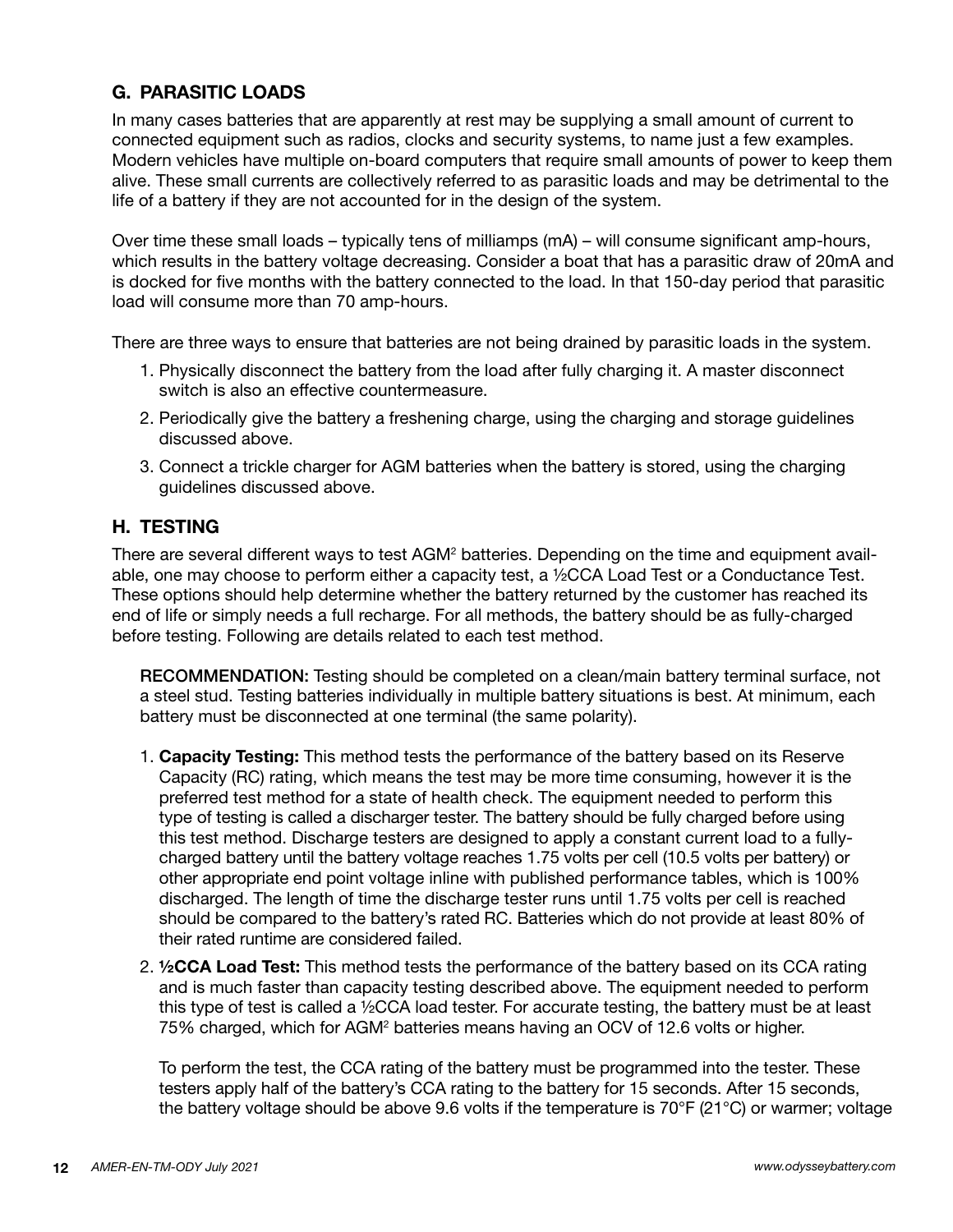below 9.6 v indicates a failed battery. For temperatures below 70°F (21°C), refer to Table 7 on the next page for voltage. Most of these testers will specify whether the battery passed or failed the test. This can be an ideal test for batteries used in starter applications.

| Temperature    | End of Test Voltage |
|----------------|---------------------|
| 70°F           | 9.60V               |
| $60^{\circ}$ F | 9.50V               |
| $50^{\circ}$ F | 9.40V               |
| $40^{\circ}$ F | 9.30V               |
| $30^{\circ}$ F | 9.10V               |
| $20^{\circ}$ F | 8.90V               |
| $10^{\circ}$ F | 8.70V               |
| $0^{\circ}$ F  | 8.50V               |
| Table 7        |                     |

 3. **Conductance Test:** This method tests the performance of the battery based on its level of conductance. This is a fast test and is generally the type of test that will be used by auto parts shops. The equipment needed to perform this type of test is a hand-held electronic battery tester. There are a variety of hand-held testers on the market and most allow the user to program key battery parameters such as CCA and battery type. If the tester has an option for AGM<sup>2</sup>, it should be used, otherwise AGM is suitable. Like the ½CCA Load Test, the AGM<sup>2</sup> battery should have an OCV of 12.6 v or higher before testing. After the electronic testing is complete, the tester will indicate whether the battery passed or failed.

#### **I. MAINTENANCE**

ODYSSEY® AGM<sup>2</sup> batteries are very different from standard flooded batteries that are openly vented. These batteries operate as a sealed battery, which depend on internal recombination of battery gasses under normal operating conditions. This means that there should be minimal corrosion of terminals or any part of the surrounding area. It also means there is no need to ever add water to the batteries. Opening the battery cover causes damage to the battery and voids any warranty.

 PLEASE NOTE: Perform periodic inspection for case damage, loose battery hold downs, loose connections, corrosion and container swelling.

#### **J. VENTILATION**

 ODYSSEY AGM2 batteries are part of a broader category of lead acid batteries called Valve Regulated Lead Acid (VRLA). This type of battery depends on the internal recombination of battery gasses for proper operation. The internal valve allows for nearly 100% recombination of gasses, which means there is no need to periodically add water.

 WARNING: Any battery producing an odor or visibly venting should be removed from service. Physically disconnect only after the area has been ventilated.

 The high recombination efficiency of ODYSSEY AGM2 batteries makes them safe for installation in human environments. It is not uncommon to see these batteries in aircraft, hospital operating rooms and computer rooms. The only requirement is that these batteries must not be stored, operated or charged in a sealed or gastight enclosure. However, local regulations regarding ventilation must also be followed.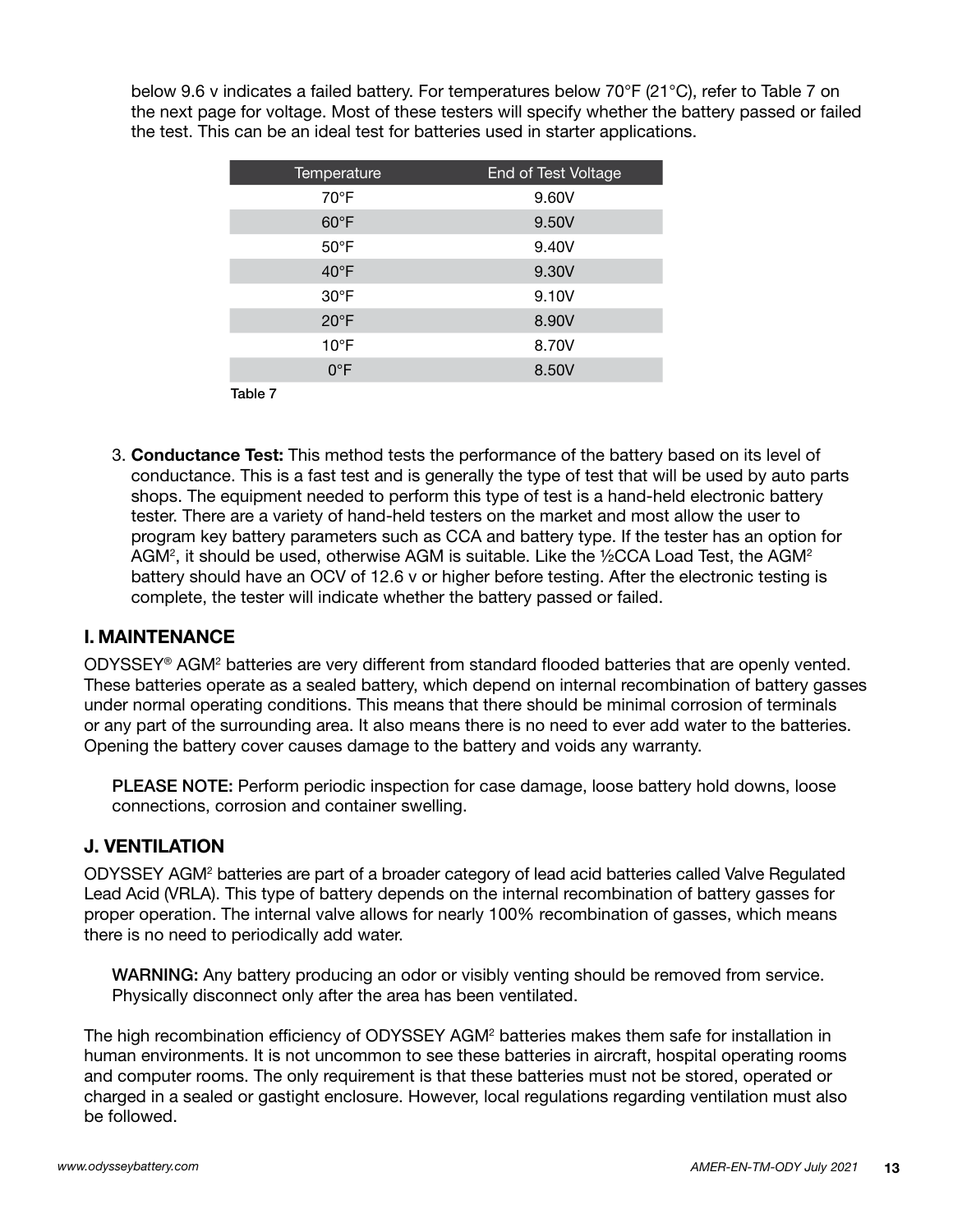# **K. WARRANTY CONSIDERATIONS**

ODYSSEY AGM<sup>2</sup> batteries are covered by warranty against defects in material and workmanship for at least two years. Some models and applications are covered for longer. Please note that the following actions will void any warranty coverage:

- Removing the labeled cover
- Removing or altering the battery's date code/serial number
- Opening the battery case

The complete warranty statement can be found on our website, www.odysseybattery.com, for more details.

# **VI.ADDITIONAL INFORMATION**

 Additional Information? Should you need additional information, please contact your local Sales Representative or battery supplier. Our Technical Support group is also available by phone at +1-800- 964-2837 and by submitting a Technical Inquiry through the Contact Us link on our website: https:// www.odysseybattery.com/contact/.

# **VII. FAQS**

#### Are ODYSSEY<sup>®</sup> AGM<sup>2</sup> batteries the same as Gel batteries?

 No, these are not Gel batteries. These are absorbed electrolyte batteries, which means there is no free acid inside the battery; all the acid is absorbed in the glass mat separators. These separators serve to keep the positive and negative plates apart. In Gel batteries, the electrolyte is in a gel form.

#### *What is the Ah rating?*

 The ampere-hour (Ah) rating defines the capacity of a battery. A battery rated at 100Ah at the 10 hour rate of discharge will deliver 10A for 10 hours before the terminal voltage drops to a standard value such as 10.5V for a 12V battery.

#### *Does mishandling the battery void the warranty?*

 The warranty applies to manufacturing defects and workmanship issues and does not cover damages caused by customer mishandling.

#### *What is the CCA rating?*

 Per SAE standard, the Cold Cranking Ampere (CCA) rating is the number of amperes a battery can deliver for 30 seconds at a temperature of 0°F (-18°C) before the voltage drops to 1.2 volts per cell or 7.2V for a 12V battery. A 12V battery that has a rating of 550 CCA will deliver 550 amps for 30 seconds at 0°F (-18°C) before the voltage falls to 7.20V.

#### *What is the MCA rating?*

 The Marine Cranking Ampere (MCA) rating refers to the number of amperes a battery can deliver for 30 seconds at a temperature of 32°F (0°C) until the battery voltage drops to 7.20V for a 12V battery. A 12V battery that has an MCA rating of 725 will deliver 725 amperes for 30 seconds at 32°F (0°C) before the voltage falls to 7.20V. The MCA is sometimes called the cranking amperes or CA.

#### *What is the HCA rating?*

 The abbreviation HCA stands for Hot Cranking Amps. It is the same as MCA, CA or CCA, except that the temperature at which the test is conducted is 80°F (26.7°C).

#### *What is the PHCA rating?*

 Unlike CCA and MCA the Pulse Hot Cranking Ampere (PHCA) rating does not have an "official" definition; however, we suggest that for true automotive and marine purposes, a 30-second discharge is unrealistic. The PHCA, a short duration (about 3-5 seconds) high rate discharge, is more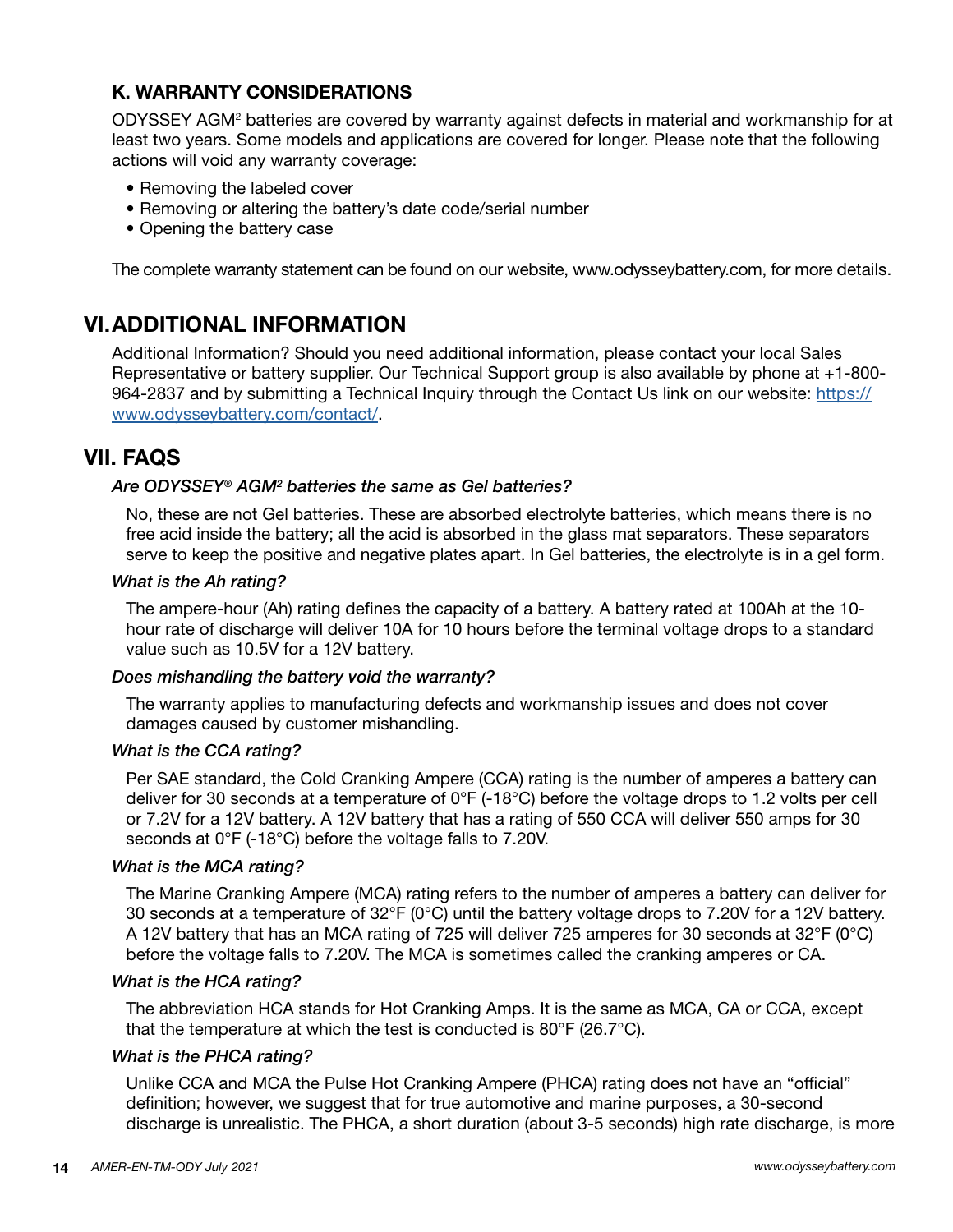realistic. Because the discharge is for such a short time, it is more like a pulse. The low impedance of ODYSSEY battery technology allows them to maintain a higher voltage for more starter pulses, resulting in less heating of starter motors and cables. Higher power output results in a faster start.

#### *What is impedance?*

 The impedance of a battery is a measure of its internal resistance. The lower the battery impedance the more the available power. The impedance of ODYSSEY® AGM2 batteries is considerably lower than that of a conventional automotive or marine battery. The high rate discharge capability of ODYSSEY AGM<sup>2</sup> automotive and marine batteries is significantly higher than that of conventional automotive and marine batteries.

#### *What is Reserve Capacity (RC) rating?*

The RC of a battery is the number of minutes it can support a 25-ampere load at 80 $\degree$ F (27 $\degree$ C) before its voltage drops to 10.50V for a 12V battery. A 12V battery with a reserve capacity rating of 100 will deliver 25 amps for 100 minutes at 80°F (27°C) before its voltage drops to 10.5V.

#### *What is the short-circuit current of these batteries?*

 Typically thousands of amps. As mentioned before, the AGM2 batteries have a very low internal resistance, which means that the short circuit current is very high. Precautions should be taken to avoid short circuits as equipment and battery damage will occur.

#### *What is the operating temperature range of these batteries?*

The operating range varies based on the battery type. Refer to table 3 on page 7 for details.

#### *Is the battery ruined if it is dropped?*

 It is possible to damage the internal connections as well as the external container, leading to a damaged the battery. Batteries with visible external damage should not be used. Dropped batteries should be tested prior to use.

# **VIII.DEFINITIONS OF ACRONYMS**

 AGM – Absorbed Glass Matt battery. This is a type of VRLA battery in which all the electrolyte in the battery is absorbed into the glass mat separator material.

TPPL – Thin Plate Pure Lead. This refers to the fact that these batteries are made of very thin plates, which do not contain any calcium or other typical impurities which deplete battery voltage over time.

 VRLA Battery – Valve Regulated Lead Acid Battery. These lead acid batteries are designed to include pressure relief valves that allow for nearly 100% recombination of the gasses that would vent in traditional flooded batteries. Because of this very efficient recombination process, there is no need to periodically add water to these batteries.

 OCV – Open Circuit Voltage. This is a voltage reading obtained from a battery that is not charging or discharging. To get an accurate OCV on AGM<sup>2</sup> batteries, it is important to wait at least four hours after charging or 30 minutes after discharging to take the voltage reading.

 DOD – Depth of Discharge. This is the measure of how many amp hours were taken out of a battery compared to the battery's rating. For example, a 100 amp-hour battery which has 40 amp-hours removed during discharge is said to be at 40% DOD.

SOC – State of Charge. The level of charge of a battery. It can be approximated by evaluating the battery's OCV.